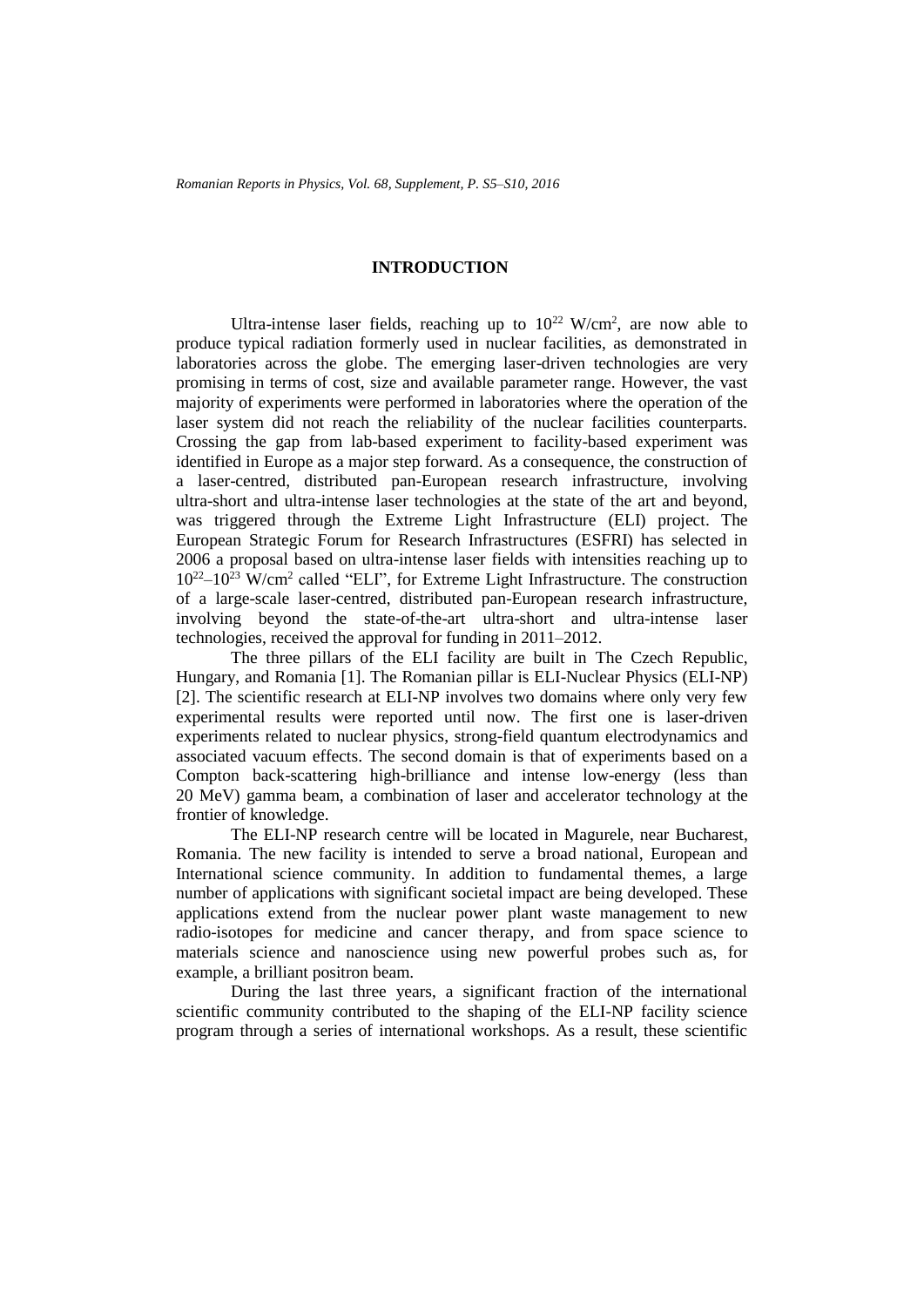meetings lead to the definition of about ten new development directions for the experiments to be carried out at the future facility. For each of them, writing of Technical Design Reports (TDRs) by specialized working groups of international scientists and coordinated by ELI-NP physics team, was triggered and further developed during the workshops. A concluding international meeting, attended by more than 150 scientists from four continents was held from February  $18<sup>th</sup>$  to  $20<sup>th</sup>$ , 2015 at Magurele. Final versions of the TDRs were presented and discussed by the ELI-NP International Scientific Advisory Board (ISAB) in June 2015. ISAB final priority recommendations endorsed the science plan and the TDRs, allowing ELI-NP project to proceed towards the implementation phase.

In the following, as an introduction to the present volumes, consisting of 15 articles, a short description of the 15 TDRs will be presented, as well as the scientific and technical links between them, leading to a coherent, innovative and exciting future scientific program for the ELI-NP facility.

The first article, *Laser beam delivery at ELI-NP*, describes the Laser Beam Delivery (LBD) system, which covers the interface between the High Power Laser System (HPLS) and the experiments. The main infrastructure consists of the following components: the beam transport lines for the six main outputs of HPLS and the synchronization beam line providing the timing of the laser pulses with the Gamma Beam Source (GBS) and the experiments on a fs timescale.

The three following articles, namely *Laser-driven nuclear physics at ELI-NP*, *High field physics and QED experiments at ELI-NP*, and *Combined laser and gamma experiments at ELI-NP*, encompass the new science domains opened by ELI-NP, where high power lasers will reach for the first time ultra-high power and intensities: 10 PW and more than  $10^{23}$  W/cm<sup>2</sup>. The scientific program that will benefit from High Power Laser System (HPLS) pulses will focus on *Laser Driven Nuclear Physics* (LDNP), associated to the E1 experimental area, *High Field Physics and QED*, associated to the E6 area, and fundamental research opened by the unique combination of the two 10 PW laser pulses with a gamma beam provided by the Gamma Beam System, which is associated to E7 area.

The scientific case of the LDNP TDR encompasses studies of laser induced nuclear reactions, aiming for a better understanding of nuclear properties and of nuclear reaction rates in laser-plasmas, for producing neutron rich nuclei, which are highly relevant for astrophysics, as well as for the development of radiation source characterization methods based on nuclear techniques.

The ELI-NP facility will enable focused laser intensities above  $10^{21}$  W/cm<sup>2</sup>, reaching for the first time  $10^{22}$ – $10^{23}$  W/cm<sup>2</sup>. We propose to use this capability to investigate new physical phenomena at the interfaces of plasma, nuclear and particle physics at ELI-NP. The article on *High field physics and QED experiments at ELI-NP* proposes a comprehensive experimental area (E6) at ELI-NP for investigating High Field Physics and Quantum Electrodynamics and the resulting production of electron-positron pairs and of energetic *γ*-rays. The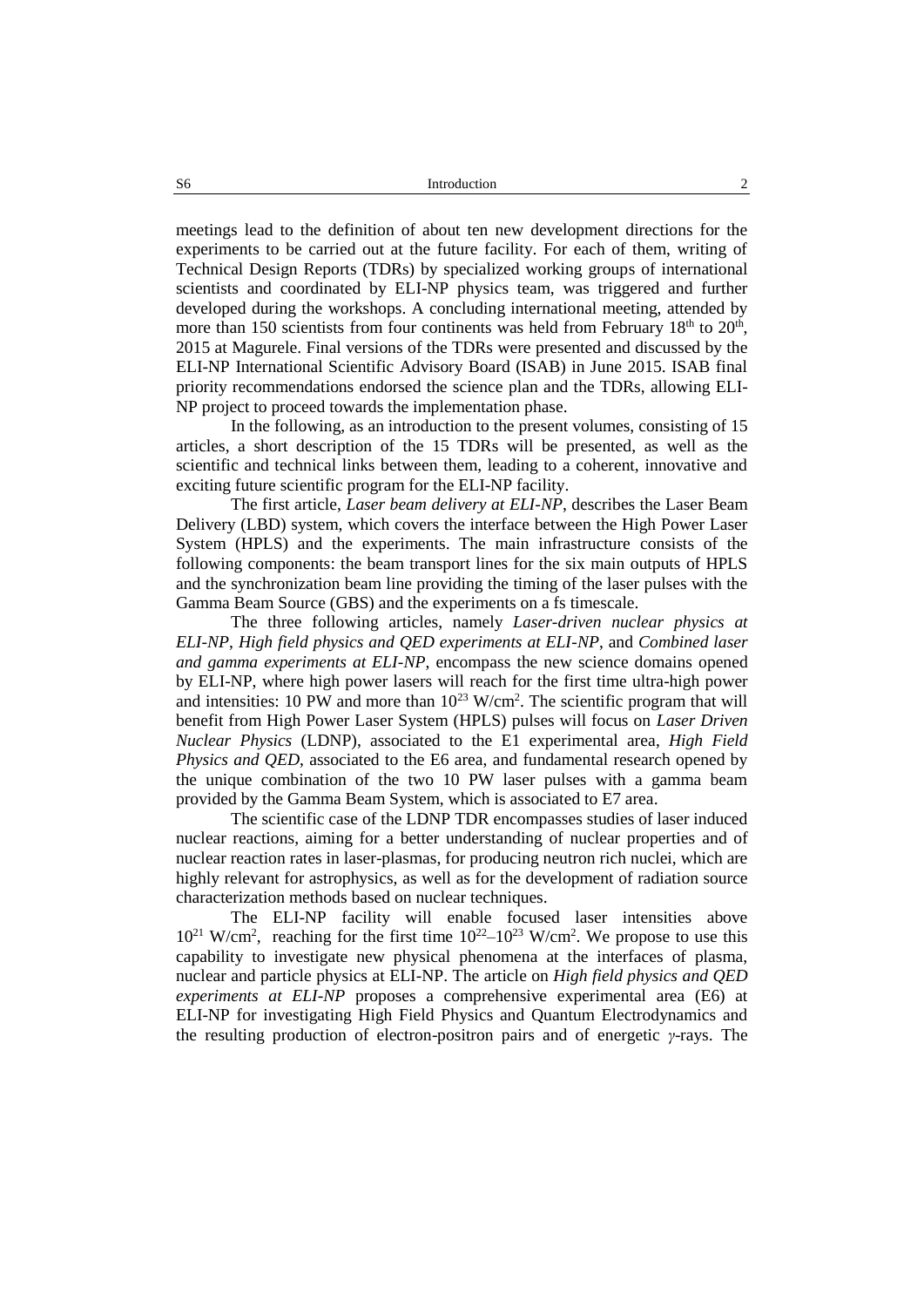proposals are classified according to the science areas investigated: Radiation Reaction Physics, Compton and Thomson Scattering Physics, QED in Vacuum, and Atoms in Extreme Fields.

Taking advantage of the unique configuration and characteristics of the new ELI-NP research infrastructure (10 PW HPLS and GBS) the fourth article (*Combined laser and gamma experiments at ELI-NP*) discusses two main topics in physics with staged developments to gradually tackle them. The first one concerns nuclear reactions, linked to the possibility to reach, at ELI-NP, conditions encountered in the interior of stars – the production and photoexcitation of isomers being proposed. The second topic addresses the probing of the photon-photon interactions below the MeV energy scale that have not been explored thoroughly to date, by utilizing the laser-laser, laser-gamma and gamma-gamma collision systems. By these various combinations of photon beams, we can test sub-eV Dark Matter scenarios as well as nonlinear QED effects both in perturbative and nonperturbative regimes.

So far, with the four first TDRs, mainly fundamental science at reach was introduced. HPLS have also a large potential of application and the fifth article (*Materials in extreme environments for energy, accelerators and space applications at ELI-NP*) will present innovative research in the fields of materials behavior in extreme environments and radiobiology, with applications in the development of accelerator components, new materials for next generation fusion and fission reactors, shielding solutions for equipment and human crew in long term space missions and new biomedical technologies. The specific properties of the laser-driven radiation produced with two lasers of 1 PW at a pulse repetition rate of 1 Hz each are the ultra-short time scale, a relatively broadband spectrum and the possibility to provide simultaneously several types of radiation.

A large-scale complex facility like ELI-NP has to develop a Monitoring and Control System (MCS). Therefore, following the science and applications of HPLS, an MSC TDR has been designed and is presented in the following article. The MCS TDR describes the requirements for the experiments taking place in the experimental areas E1-E8 of the ELI-NP facility, in terms of monitoring and control, specifying input/output signals, estimated data fluxes, data storage needs, synchronization, vacuum control and monitoring, reliability, maintenance, integration with subsystems and other transverse needs. Based on this information, follow the design and implementation details of a modular architecture that will fit the ELI-NP starting needs and will allow for further development.

As stated in the early beginning of this introduction, ELI-NP research facility will offer to the national, European and international users community the possibility to explore **New Frontiers in nuclear physics with Laser Compton Scattering**  $\nu$ **ray beams** – nearly completely polarized and with quasimonochromatic energy spectrum from 0 to 20 MeV.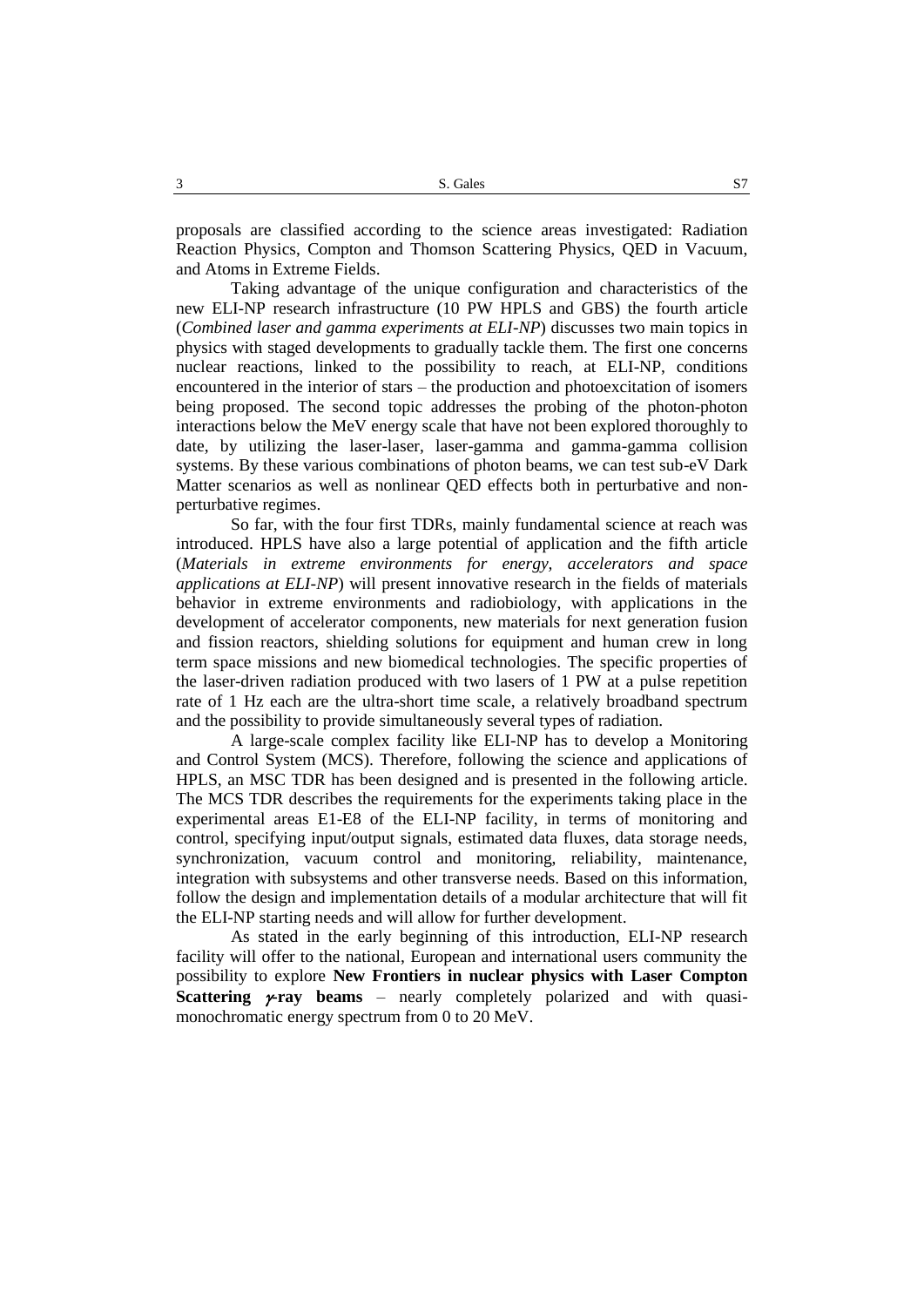Revisiting Nuclear Structure, Nuclear Astrophysics and Nuclear reactions and their applications using this unique and new probe as well as the technical needs related to the accelerator and instruments for these new investigations are the topics of the next 9 articles devoted to the so called Gamma Beam System and experiments.

*Gamma beam delivery and diagnostics* describes the high brilliance Gamma Beam System at ELI-NP, which is based on the Inverse Compton Scattering of laser light on relativistic electron bunches provided by a warm radiofrequency linear accelerator. The system will deliver quasi-monochromatic gamma-ray beams (bandwidth smaller than 0.5%) with a high spectral density (higher than 10,000 photons/s/eV) and high degree of linear polarization (larger than 99%).

The system will be delivered by the EuroGammaS Association, a European consortium of academic and research institutions and commercial companies with well-established expertise in the field. Optimization and monitoring of the Gamma Beam System requires the proper means for accurately measuring the spatial, spectral and temporal characteristics of the gamma-ray beams. The system will be delivered by the EuroGammaS Association with a set of devices for the optimization of the gamma-ray beam characteristics to be used during the initial phase of setting up the system. The present TDR is also dealing with additional equipment and techniques, complementary to the ones provided by EuroGammaS, required to deliver the gamma-ray beams to the experimental setups and to monitor the characteristics of the beams during the performance of the experiments.

Nuclear photonics is undergoing a revival, the gamma beams with unprecedented features delivered at ELI-NP paving the way for high accuracy studies. In *Nuclear resonance fluorescence at ELI-NP* we discuss the potential of discoveries revisiting nuclear physics studies. The combination of nuclear photonics with the technique of Nuclear Resonance Fluorescence (NRF) allows for the identification of several physical quantities which characterize the excited nuclear states in a completely model-independent way.

The main detection system for the NRF studies is a multi-detector array (*ELIADE* – ELI-NP Array of DEtectors) based on the use of composite high-purity Ge detectors and large volume  $LaBr<sub>3</sub>$  scintillator detectors able to detect with high efficiency gamma-rays with energies up to several MeVs in the presence of the high radiation background produced by the gamma beams. Gamma-ray energies and angular distributions will be measured with high accuracy. All physics cases described in the following articles will benefit from the synergic use of each other's instrumentations.

Extremely high-intensity and monochromatic gamma-ray beams available at the ELI-NP allow us to enter a precision era of investigating electromagnetic responses of atomic nuclei. In *Gamma above the neutron threshold experiments at ELI-NP* the ELIGANT group addresses the four physics cases related to: p-process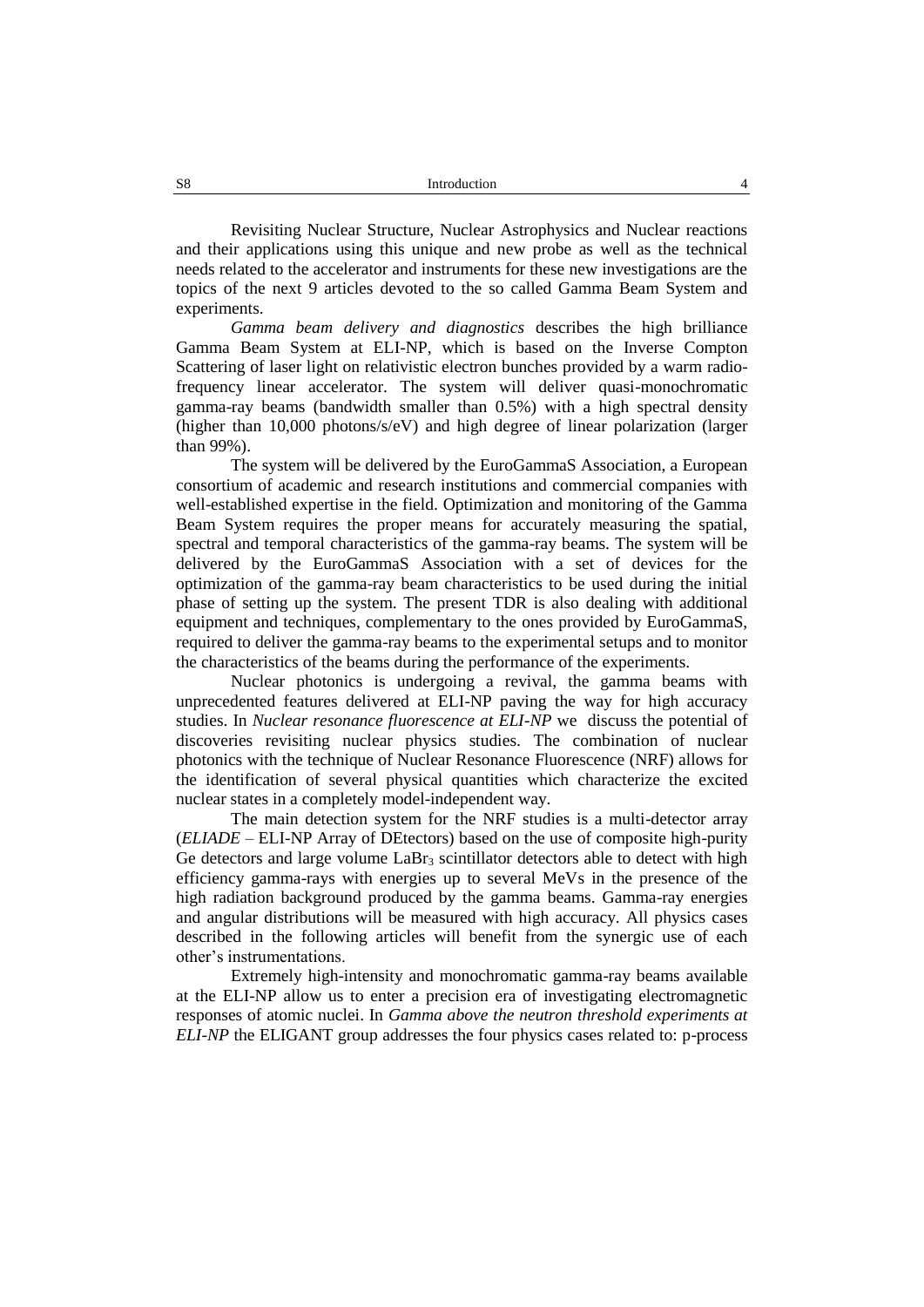nucleosynthesis, nuclear structure of Giant Dipole Resonance (GDR), New Compilation of total and partial photo-neutron cross sections, nuclear structure of Pygmy Dipole Resonance (PDR) and spin-flip Magnetic Dipole Resonance (MDR). This will produce, together with data from nuclear resonance fluorescence (NRF) measurements, a complete study of the PDR and MDR. The PDR study may help to determine the symmetry energy in the equation of state (EOS) for nuclear matter through the neutron skin thickness.

Three photo-fission experimental programs are proposed in the article on *Photofission experiments at ELI-NP* to be carried out with the brilliant gamma beams that will be available at the ELI-NP facility. First, we will measure the absolute photo-fission cross-sections of actinide targets and will study the energy, mass and charge distributions of fission fragments, as well as of ternary fission. One of the goals is to resolve the fine structure of the isomeric shelf and to observe the cluster phenomena in super- and hyper-deformed actinide states. Second, the structure of exotic nuclei produced in photo-fission will be studied, in particular, isotopes of refractory elements, by developing an ISOL-type facility with an ionguide, a Radio-Frequency Quadrupole (RFQ) ion cooler and a mass separator to separate and transport the isotopes of interest to the measurement stations. Last, we aim at studies of *g*-factors of short-lived nanosecond isomers since they are difficult to be measured anywhere else.

In the article on *Charged particle detection at ELI-NP* we address central problems in nuclear astrophysics such as the astrophysical cross section factor of the <sup>12</sup>C  $(\alpha, \gamma)$  reaction and other processes central to stellar evolution. For that purpose we have designed and intend to use a barrel of Silicon Strip Detectors (SSD) and a Time Projection Chamber (e-TPC) detectors. These instruments will be used also to investigate clusters and the many alpha-decay of light nuclei such as  $12^{\circ}$ C and  $16^{\circ}$ O. Last but not least, the unique properties of ELI-NP GBS facility have allowed us to propose innovative applications for the production and use of an intense, polarized positron beam (see *Positron production by gamma beam at ELI-NP*), research towards industrial applications based on NRF and industrial radioscopy and tomography (see *Gamma-beam industrial applications at ELI-NP*), and production of radioisotopes for nuclear medicine (see *Radioisotope production for medical applications at ELI-NP*).

We propose to obtain an intense beam of moderated positrons ( $e_s^+$  $e_s^{\dagger}$ ) with an

intensity of the primary positron beam of 1-2×10<sup>6</sup>  $e_s^+$  $e_s^+$ /s by the  $(\gamma, e^+e^-)$  reaction using an intense *γ*-beam of  $2.4 \times 10^{10}$  *γ/s* with energies up to 3.5 MeV. Polarized positron beams open up a totally unexplored research area in applied physics studies of Fermi-surfaces, defects, interfaces, etc., where polarized electrons can be studied. The ELI-NP facility will be user-dedicated and unique for positron research in the Eastern Europe.